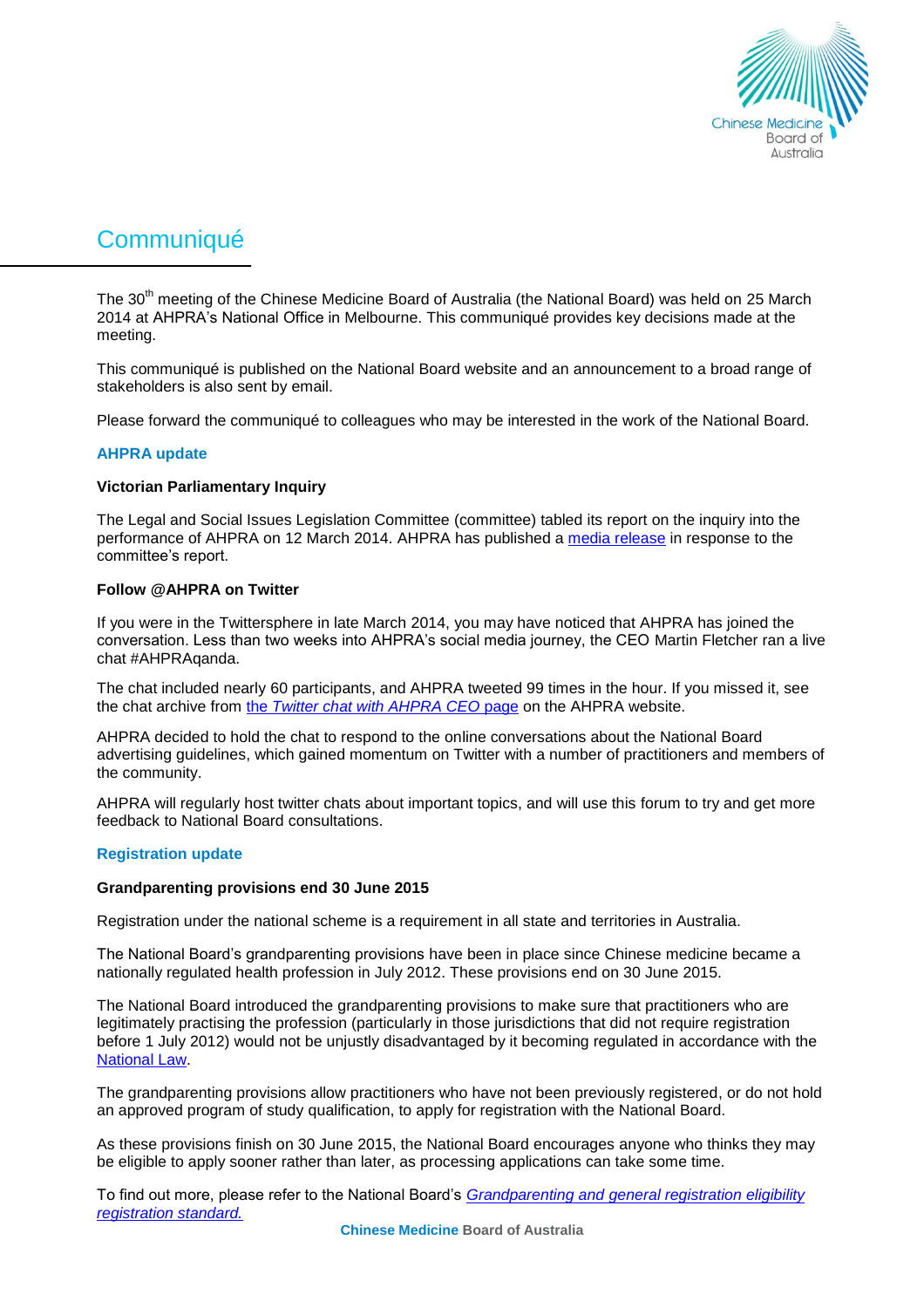## **Notification update**

The Notification Committee considered three matters at its February 2014 meeting. There are currently 11 open notification matters (including compliance) involving Chinese medicine practitioners.

#### **Policies, Standards, Codes and Guidelines Committee (Policy Committee)**

The Policy Committee continues to address feedback from targeted stakeholders on preliminary consultations on the proposed:

- *Guidelines on writing prescriptions, labelling and dispensing for Chinese medicine practitioners* (for which the proposed new title is the *Safe practice guidelines for Chinese herbal medicine practice*), and
- *Supervision guidelines for Chinese medicine practitioners*.

Preliminary consultation to a target audience gives the National Board the opportunity to road-test proposed content before releasing it for an extended public consultation.

Once feedback is adequately addressed, the National Board will go to public consultation on both guidelines as soon as practicable.

#### **Advertising guidelines: update**

Revised *Advertising guidelines* came into effect on 17 March 2014, for all the regulated health professions. These are published under *[Codes and guidelines](http://www.chinesemedicineboard.gov.au/Codes-Guidelines.aspx)* on the National Board website.

The guidelines were developed by the National Boards and explain the requirements of the National Law in relation to advertising and the use of testimonials in advertising. The National Law does not allow testimonials to be used when advertising a regulated health service (section 133).

On 26 March 2014, the Medical Board of Australia announced it would revise the guidelines to make them clearer about the use of testimonials. Read the [news item](http://www.medicalboard.gov.au/News/2014-03-26-mba-to-change-advertising-guidelines.aspx) on the Medical Board of Australia website.

The Chinese Medicine Board of Australia, along with the other 13 National Boards, is now considering whether to revise and clarify the wording on testimonials as part of implementing the new *Advertising guidelines*.

We will keep practitioners informed and in the meantime, AHPRA is managing complaints about advertising in line with the information in the [advertising FAQ](http://www.chinesemedicineboard.gov.au/documents/default.aspx?record=WD14%2f13411&dbid=AP&chksum=2ZSU3%2b%2blB%2f4gfD35OHU57w%3d%3d) the National Board website.

This means practitioners are not responsible for removing (or trying to have removed) unsolicited testimonials published on a website or in social media over which they don't have control.

#### **Audit update**

AHPRA and the National Board have developed a nationally consistent approach to auditing health practitioners' compliance with mandatory registration standards.

Each time a practitioner applies to renew their registration, they must make an annual declaration that they have met the registration standards for the Chinese medicine profession.

The audit is an important part of the way that the National Board and AHPRA can better protect the public by regularly checking these declarations.

Audits of random samples from all professions will run periodically throughout the year. If you are selected for audit, you will be notified in writing and will need to provide evidence that you meet the requirements of the standard.

More audit information is available under *[Audit](http://www.chinesemedicineboard.gov.au/Registration/Audit.aspx)* on the National Board's website.

#### **Board membership update**

Under the National Scheme, National Board members are appointed for a period of up to three years. This means that the first term for all members who were appointed in July 2011 will expire by the end of June 2014.